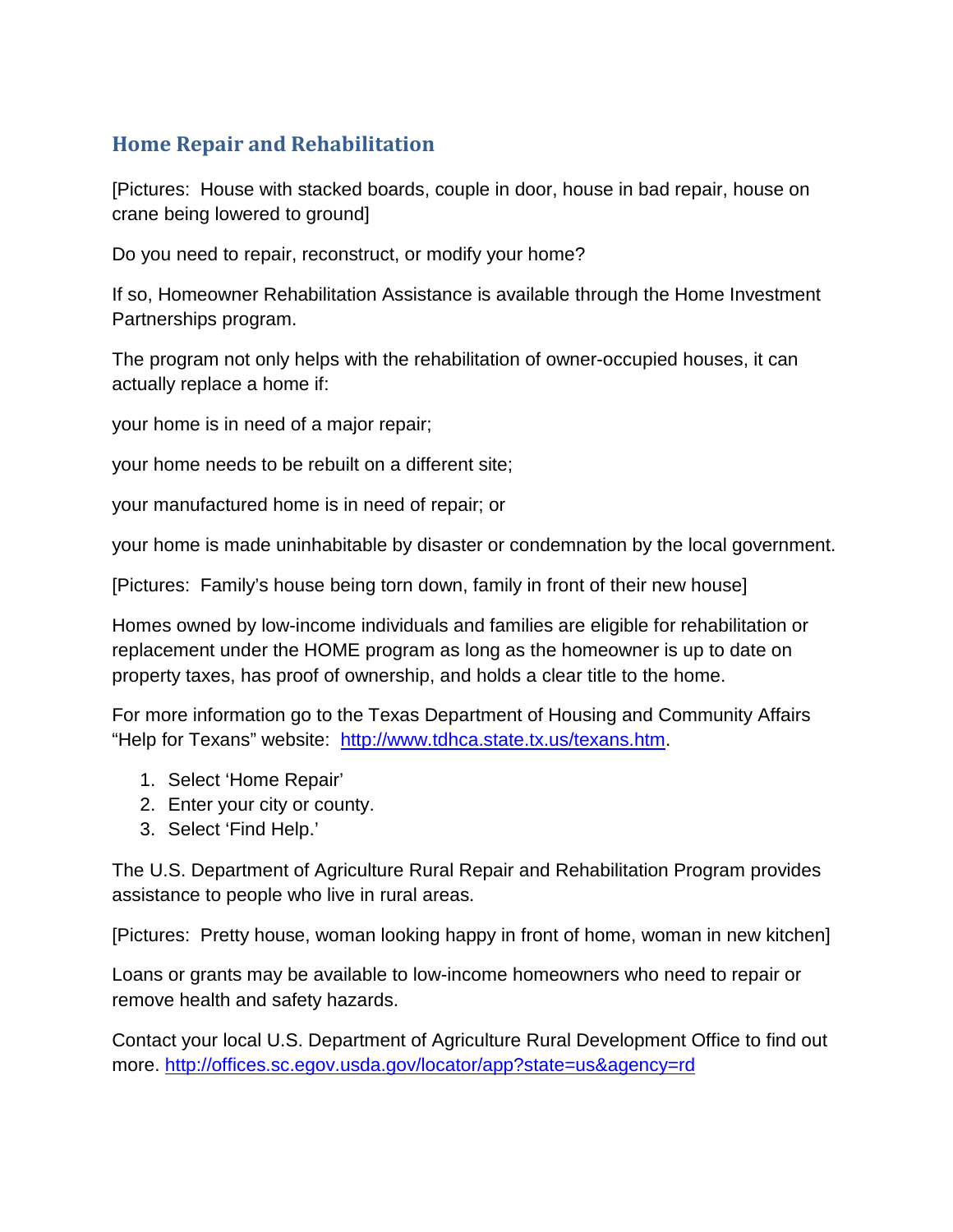[Pictures: Man in wheelchair at front door to home, man measuring wheelchair ramp, accessible shower]

The Amy Young Barrier Removal Program provides assistance to persons with disabilities who need modifications to increase accessibility and eliminate hazardous conditions in their homes.

Modifications include the installation of a ramp to an entrance or grab bars in the bathroom.

[Onscreen text: Charles Cloutman, VP Home Repair, Meals and Wheels and More]

[Pictures: Accessible bathroom, older Texans, woman at door]

CHARLES: The Amy Young Barrier Removal Program provides up to \$20,000 for home modification – a bathroom to be made accessible, a tub to a shower, or a toilet raised, ramps, doors widened, halls widened, and it has just been marvelous. To watch someone trapped in their house, couldn't go to the bathroom, had to crawl to their bathroom cause he couldn't get through the door, couldn't use the shower, you know, their house was their worst enemy. And then you make their house accessible. And they have a kitchen that they can actually cook in again. And now they can go to church, they can go down the block because they can get out of the house on a ramp. It's a marvelous thing.

The Texas Department of Housing and Community Affairs "Help for Texans" website can tell you more. [www.tdhca.state.tx.us/texans.htm](http://www.tdhca.state.tx.us/texans.htm)

[Pictures: Young boy hammering nail, couple working on a faucet, woman on roof with hammer]

For home repair with a do-it-yourself twist, there's the Texas Bootstrap Loan Program.

It's a self-help construction program that provides low-income families an opportunity to repair their existing homes.

The program offers a zero percent interest mortgage loan for up to 30 years.

In order to be eligible, certain criteria must be met:

[Pictures: Mother and son working on home]

You'll need to provide at least 65% of the labor necessary to rehabilitate your home;

You must have acceptable credit history indicating the ability and willingness to meet debt obligations; and